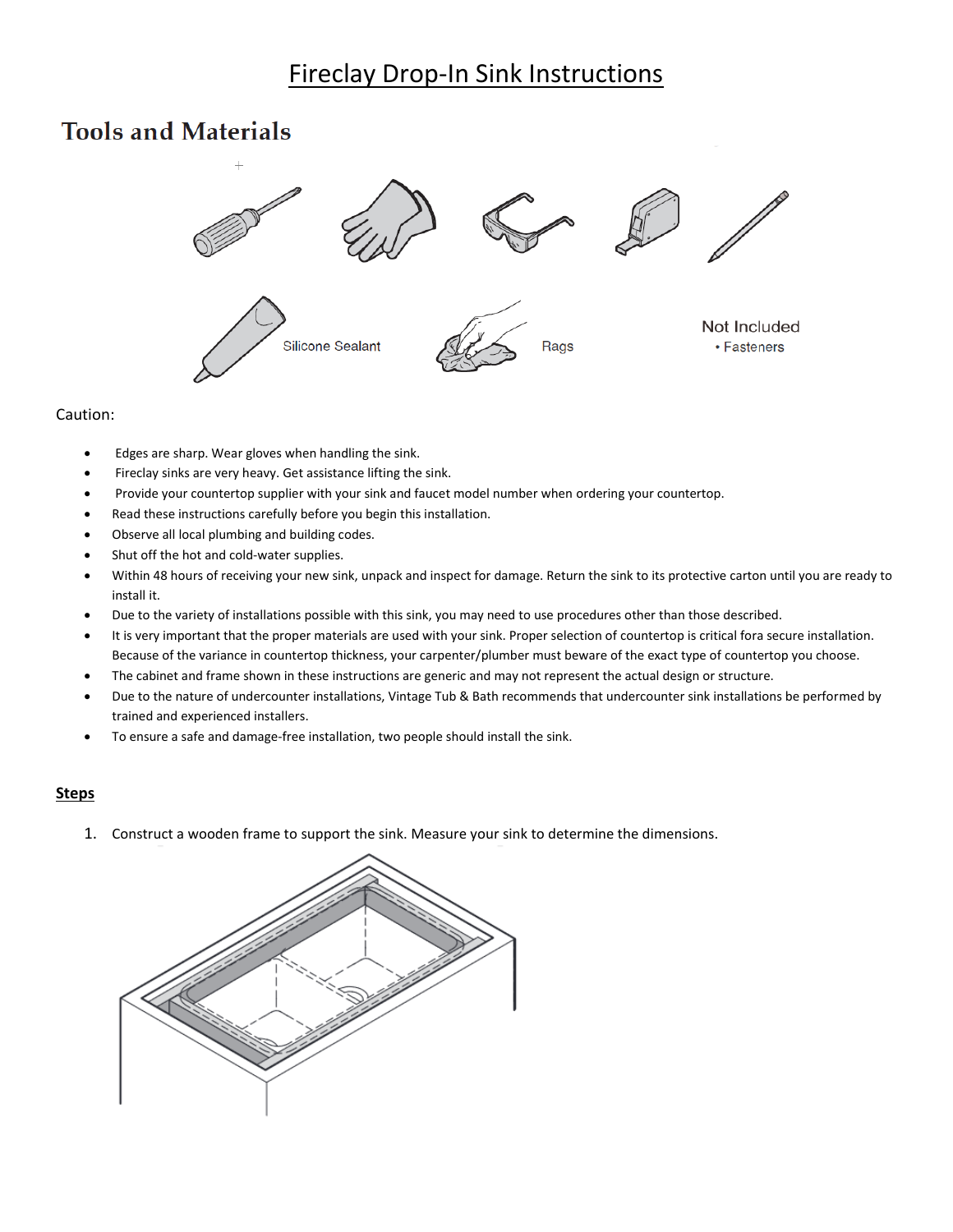2. Clean the top and underside of the counter and the rim of the sink.



3. Apply sealant near the inside edge.



4. Set the sink into place. Level the sink with the top of the cabinet.